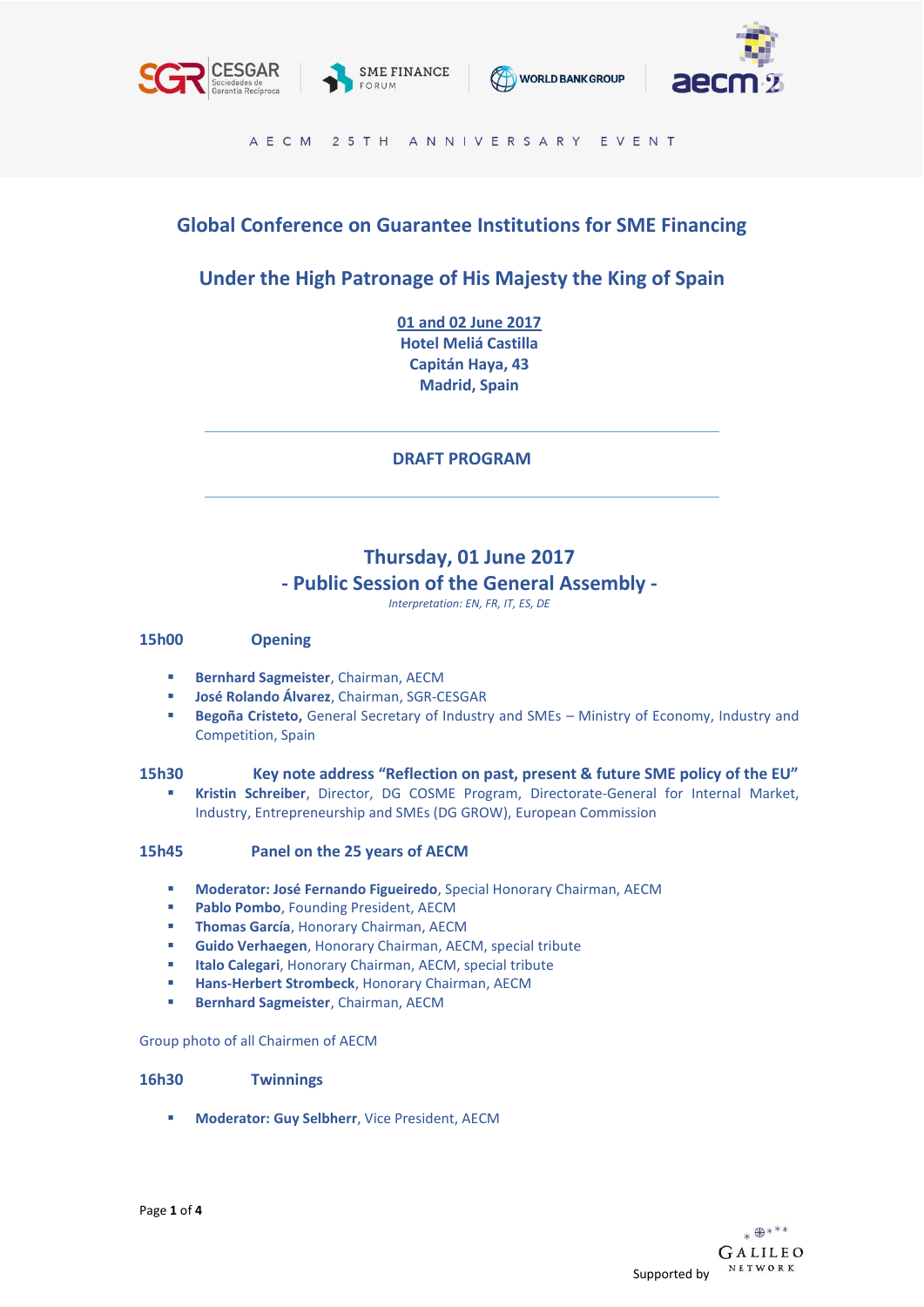







AECM 25TH ANNIVERSARY EVENT

#### **Guarantees and EU financial instruments - Experiences of AECM's members**

- Pedro Pisonero Pérez, SGR-CESGAR / Spain
- **EXECTE: Astrid Bartels**, Policy Officer COSME Financial Instruments Team Leader, COSME Financial Instruments Directorate-General for Internal Market, Industry, Entrepreneurship and SMEs (DG GROW), European Commission

#### **Guarantees and agriculture. Working group on Agriculture**

- **László Tóth**, AVHGA / Hungary
- **Nivelin Noev**, Assistant Policy Officer Assistant Horizontal Coordinator, Bulgaria, Croatia, Poland, Slovenia; Financial instruments, Directorate-General for Agriculture and Rural Development (DG AGRI), European Commission

#### **Guarantees and banking supervision. Working group on Banking Supervision**

- **Adelio Ferrari**, Assoconfidi / Italy
- **N.N.,** Bank of Spain

#### **Guarantees and state aid. Working group on State Aid**

- **Guy Selbherr**, VDB / Germany
- Barbara Cattrysse, State aid expert, Legal Department, European Investment Bank (EIB)

#### **Guarantees and statistics. Working group on Statistics and Studies**

- **Bernard Jehin**, SOWALFIN / Belgium
- **Kris Boschmans**, Policy Analyst, Centre for Entrepreneurship, SMEs & Local Development (CFE) and responsible for the project 'Financing SME and Entrepreneurs', OECD

| 17h30<br>×        | <b>Training on guarantees. Operational Training Sessions (OTS)</b><br>Audrius Zabotka, INVEGA / Lithuania |
|-------------------|-----------------------------------------------------------------------------------------------------------|
| <b>17h50</b><br>× | Concluding remarks and closing of the meeting<br><b>Bernhard Sagmeister, Chairman of AECM</b>             |
| <b>18h00</b>      | <b>Coffee</b>                                                                                             |
| <b>20h00</b>      | <b>Transfer to the venue of the Gala Dinner</b>                                                           |
| <b>20h30</b>      | Gala Dinner: Palacio de Negralejo                                                                         |

<http://www.negralejo.com/>

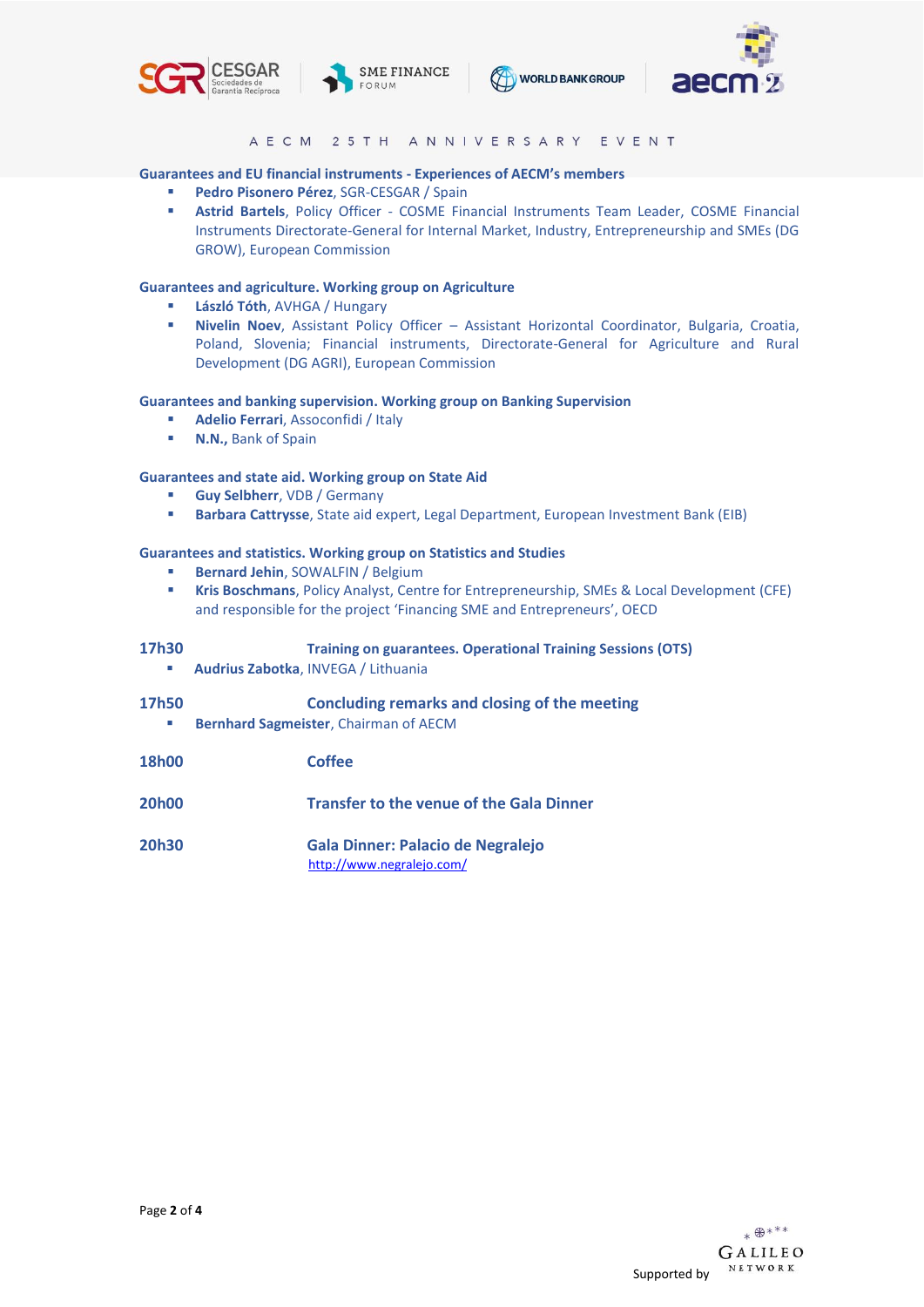







AECM 25TH ANNIVERSARY EVENT

## **Friday, 02 June 2017**

## *Global Conference on Guarantee Institutions for SME Financing*

*Interpretation: EN, FR, IT, ES, DE*

**8h30 – 9h00 Arrival / registration** 

#### **9h00 Opening statements:**

- **Bernhard Sagmeister**, Chairman, AECM
- **José Rolando Álvarez,** Chairman, SGR-CESGAR
- **Matthew Gamser, CEO, SME Finance Forum**

### **9h40 Session I: A Framework for Measuring Additionality of Credit Guarantee c Schemes (CGSs)**

Pietro Calice, Senior Financial Sector Specialist, World Bank Group (WBG)

#### *10h00 Coffee break*

#### **10h15 Panel 1: Start-ups and Equity Guarantees**

- **Introductory speaker and moderator: José Fernando Figueiredo**, Special Honorary Chairman of AECM, Coordinator of the Global Network of Guarantee Institutions (GNGI)
- Ravi Kiran Malik, Technical Adviser, Rural Finance, Prime Minister's Office, Government of Tanzania
- **Virginie Poncet,** Head of International Consulting Activities, Development and International Affairs Department, BpiFrance, France
- Yasushi Onishi, Executive Director, Japan Finance Corporation, Japan
- **Gerhard Huemer,** Director Economic Policy, European Association of Craft and Small and Medium-Sized Enterprises (UEAPME)

#### **11h45 Panel 2: Assessing the long-term sustainability of Credit Guarantee institutions, SME Financing Beyond Conventional Lending**

- **Introductory speaker and moderator: Ana Carvajal,** Lead Capital Markets Specialist, World Bank Group (WBG)
- Fernando Hernandez, Head of Service at the Directorate General for Legislation and Financial Policy, Ministry of Economy, Industry and Competitiveness, Spain
- **Giuseppe Gramigna, Chief Economist at the Small Business Administration (SBA), USA**
- **Nadine Wiedermann-Ondrej**, Head of the Directorate Insurance and State Guarantees, DG Economic policy and Financial markets, Ministry of Finance, Austria

Page **3** of **4**